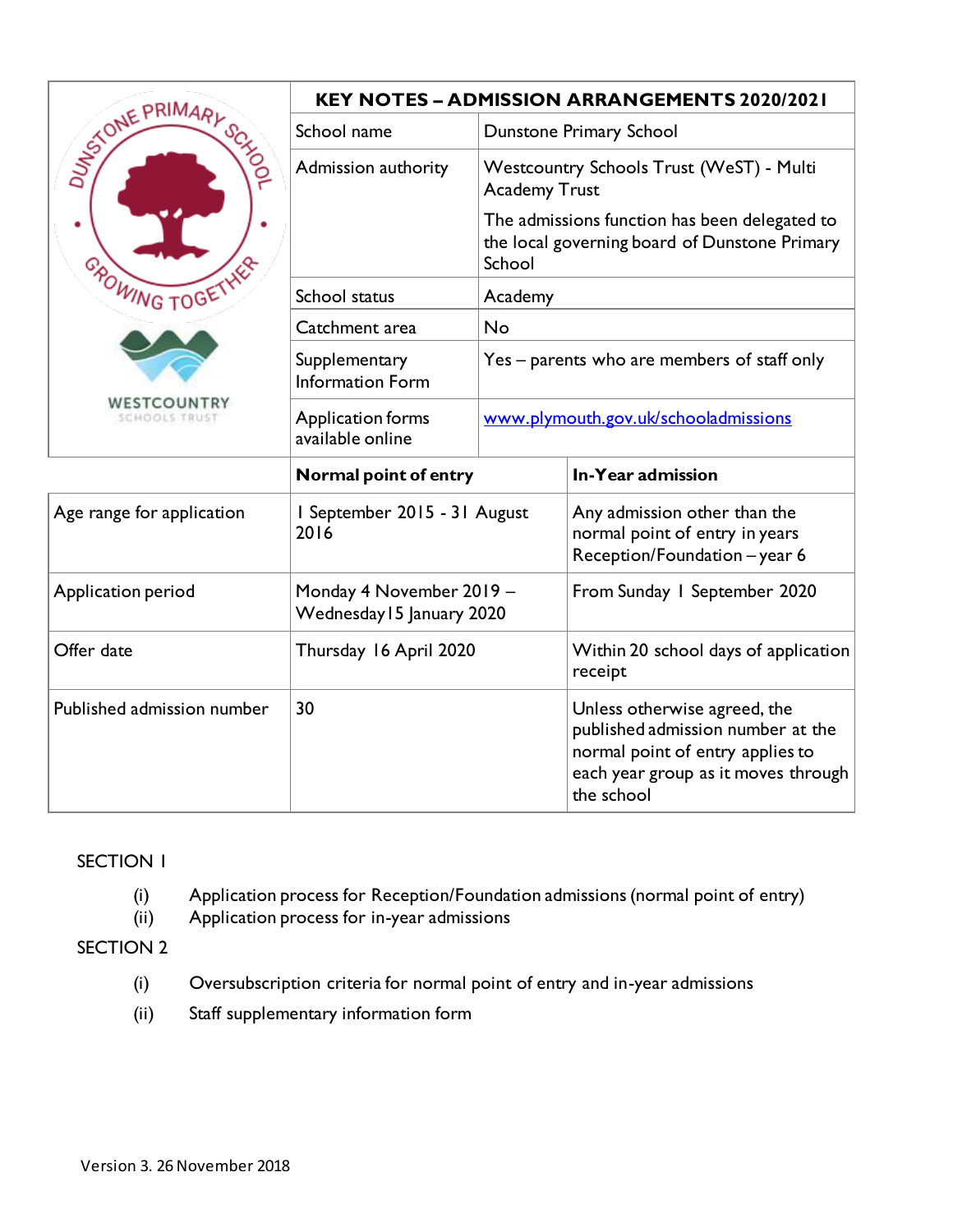## **ADMISSION ARRANGEMENTS: DUNSTONE PRIMARY SCHOOL**

The Trust Board for Westcountry Schools Trust is the admission authority for Dunstone Primary School. Dunstone Primary School will comply with provisions within the School Admissions Code and the School Appeals Code available at [www.gov.uk/government/publications/school-admissions-code--2](http://www.gov.uk/government/publications/school-admissions-code--2)**.**

The admission arrangements outlined within this document apply to admissions in the 2020/2021 academic year.

# **SECTION 1**

# **(i) Reception/Foundation admissions (normal point of entry)**

The admission arrangements outlined within this section apply to children starting in the Reception/Foundation Year for the first time in 2020/2021. The published admission number (PAN) for this year group is 30. The close date for application is 15 January 2020. Allocation results will be notified on 16 April 2020. The admission authority follows Plymouth City Council's coordinated primary admissions scheme available at [www.plymouth.gov.uk/schooladmissions](http://www.plymouth.gov.uk/schooladmissions).

All applicants must:

- (i) Complete the Common Application Form available from, and returnable to their home local authority;
- (ii) In addition, applicants applying under criteria 4 below must complete the staff supplementary information form and return it direct to the School Admissions Team, Plymouth City Council<sup>1</sup>.

## **(ii) In-Year admissions (admissions outside the normal point of entry)**

The admission arrangements outlined within this section apply to in-year admissions during the 2020/2021 academic year.

An In-Year admission is any entry to school other than at the normal point, for example, transferring school due to a house move or for other personal reason. Requests for admission to Reception made after the normal round of admissions – after 31 August 2020 – and requests for places in other year groups should be made direct to Plymouth City Council<sup>1</sup>.

With the exception of a child with an Education, Health and Care Plan (EHCP), all applications will be considered under Plymouth City Council's Fair Access Protocol.

Application should be made via Plymouth City Council<sup>1</sup> at [www.plymouth.gov.uk/schooladmissions](http://www.plymouth.gov.uk/schooladmissions). Dunstone Primary School follows Plymouth City Council's local coordinated in-year admissions scheme available at [www.plymouth.gov.uk/schooladmissions](http://www.plymouth.gov.uk/schooladmissions).

All applicants must:

- (i) Complete the Common Application Form available from and returnable to Plymouth City Council<sup>1</sup>;
- (ii) In addition, applicants applying under oversubscription criteria 4 must complete the staff supplementary information form and return it direct to the School Admissions Team, Plymouth City Council<sup>'</sup>.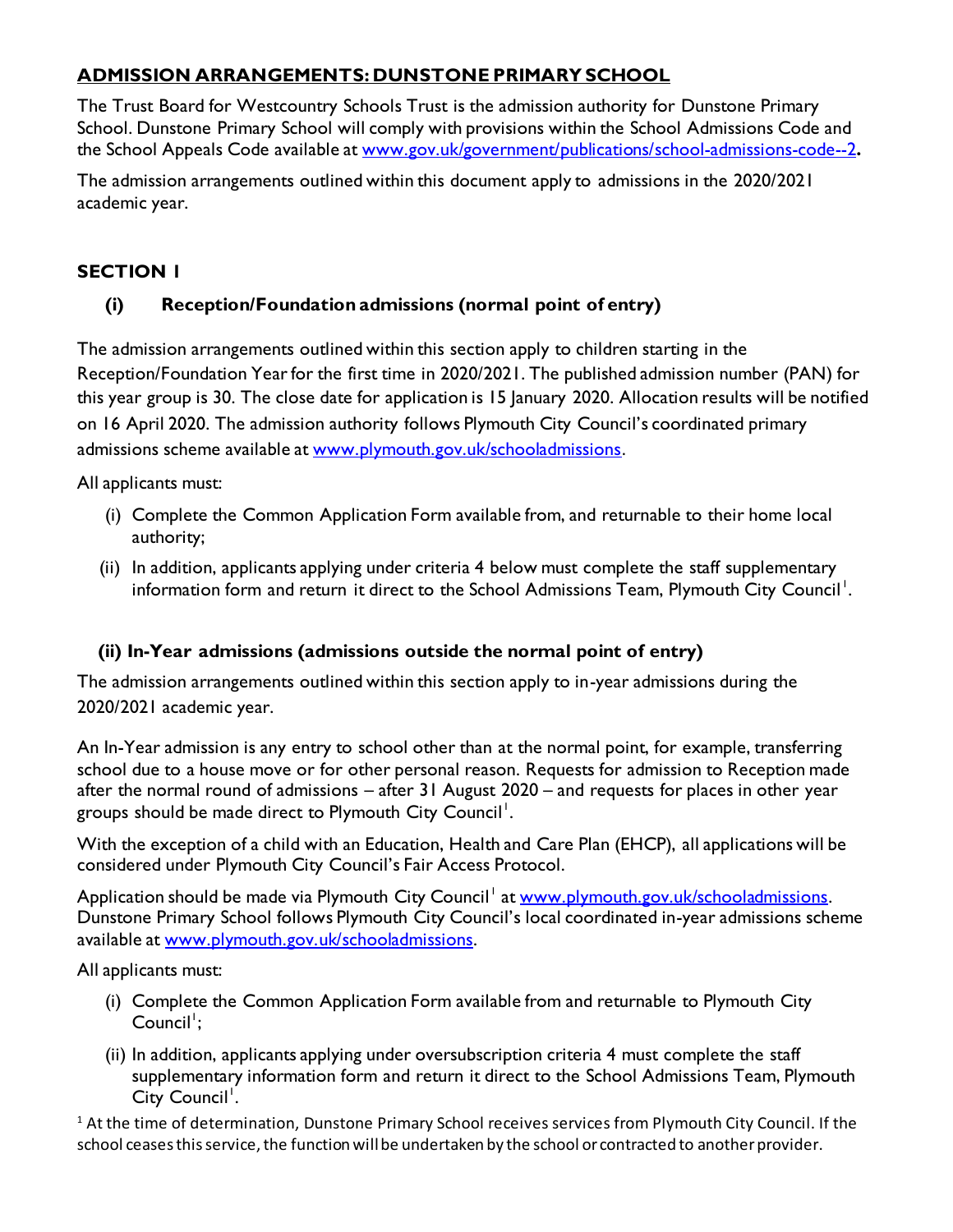Unless otherwise agreed, the published admission number applies to each year group as it moves through the school. The close date for application is the end of each working day. Offers should be made within twenty school days of the application submission date.

# **SECTION 2**

**(i) Oversubscription criteria for Dunstone Primary School for normal point of entry and in-year admissions**

A child with an Education, Health and Care Plan (EHCP) which names the school will be admitted.

At the normal point of entry, where there are fewer applicants than the PAN, all children will be admitted unless they can be offered a higher ranked preference. For in-year admissions where there is space in the school, all children will be admitted unless the school can demonstrate that admission would prejudice provision of efficient education or efficient use of resources.

In the event that the School is oversubscribed, the admission authority will apply the following oversubscription criteria in order of priority:

- 1. **Looked after children and all previously looked after children.** A 'looked after child' is a child who is (a) in the care of a local authority, or (b) being provided with accommodation by a local authority in the exercise of their social services functions (see the definition in Section 22(1) of the Children Act 1989) at the time of making an application to a school. Previously looked after children are children who were looked after, but ceased to be so because they were adopted (or became subject to a child arrangements order or special guardianship order);
- 2. **A child with exceptional medical or social grounds**. This category includes:
	- 2.1 Children who appear to have been in state care outside of England and ceased to be in state care as a result of being adopted. A child is regarded as having been in state care in a place outside of England if they were accommodated by a public authority, a religious organisation or any other provider of care whose sole purpose is to benefit society.
	- 2.2 Other children with exceptional medical or social grounds for needing a place at a particular school. Applicants will only be considered under this heading if the parent/carer or their representative can demonstrate that only the preferred school can meet the exceptional medical or social needs of the child. This can be in the form of a testimony from a medical practitioner, social worker or other professional who can support the application on an 'exceptional' basis.
		- Exceptional medical or social grounds could include, for example:
		- a serious medical condition, which can be supported by medical evidence;
- 3. **Children with a sibling already attending the school at the time of admission**. Children will be classed as siblings if they live in the same household in a single family unit. This includes for example, full, half, step, or adoptive brothers or sisters;
- 4. **Children whose parent/carer is a member of staff employed on a permanent contract by the school** for two or more years at the time at which the application for admission to the school is made or where the member of staff is recruited to fill a vacant post for which there is a demonstrable skill shortage evidenced by completion of the staff supplementary information form $^{\mathsf{l}}.$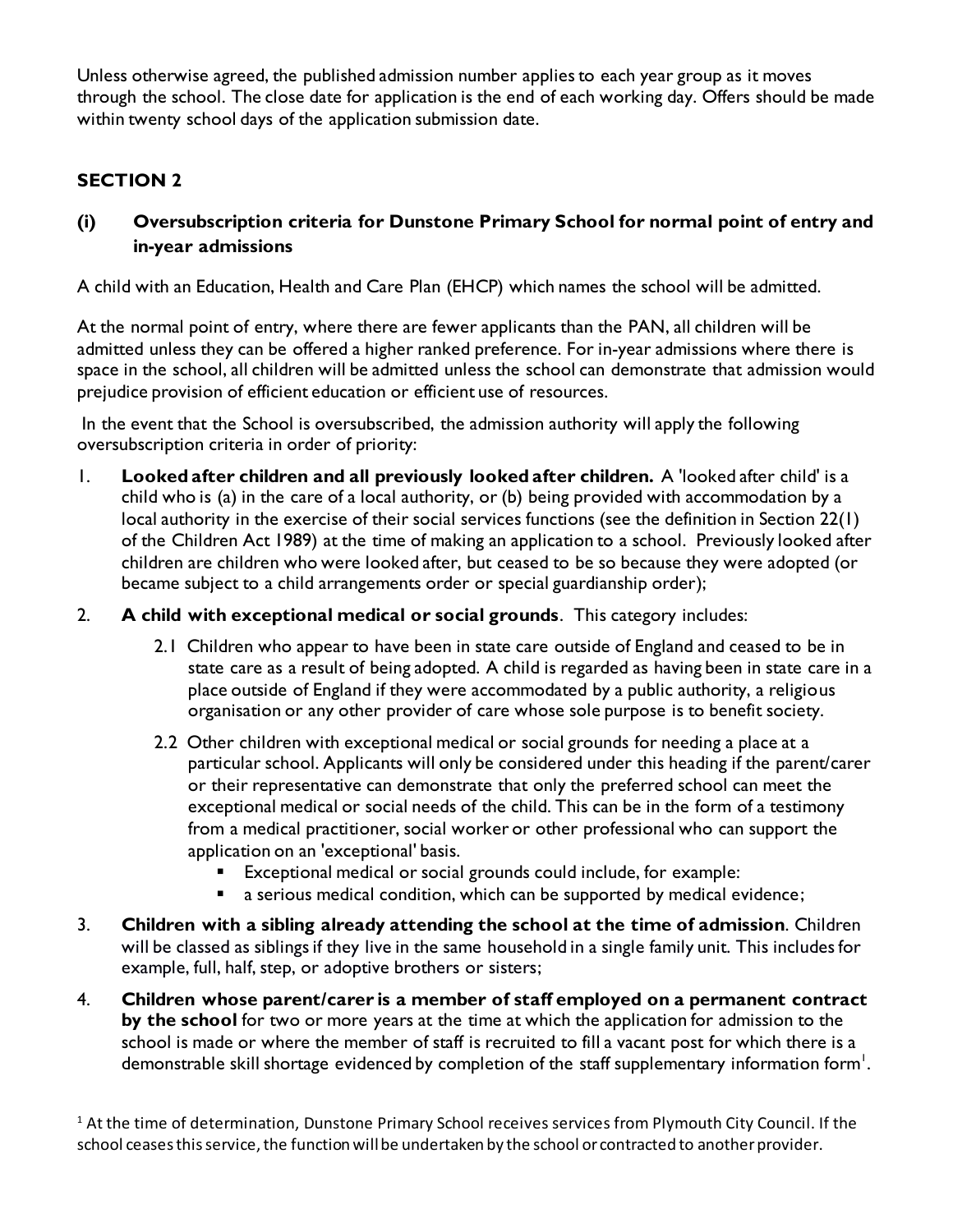(This covers staff working at the school to which the application relates but does not include staff who work on the school site for other employers);

5. **Other children** not shown in a higher oversubscription criteria.

## **NOTES:**

**Admission out of the normal age group:** Places will normally be offered in the year group according to the child's date of birth but a parent may submit an application for a year group other than the child's chronological year group. A decision will be made on the basis of the circumstances of each case and in the best interests of the child concerned. This will include taking account of the parent's views; information about the child's academic, social and emotional development; where relevant, their medical history and the views of a medical professional; whether they have previously been educated out of their normal age group; and whether they may naturally have fallen into a lower age group if it were not for being born prematurely. The admission authority will also take into account the views of the head teacher of the school(s) concerned. Parents must not assume that the decision of one school will transfer with the child to a different school as the decision rests with the individual admission authority. Where a place is refused in a different year group but a place is offered in the school, there will be no right of appeal.

**Appeals:** In the event that an applicant is denied a place at the school, the parent/carer will have the right of appeal to an independent appeal panel. Information relating to the appeal process can be obtained from Plymouth City Council's School Admissions Team<sup>1</sup>.

**Fraudulent applications/withdrawal of allocated places:** The School Admissions Code allows an offer of a school place to be withdrawn if:

- it has been offered in error or
- a parent has not responded within a reasonable period of time or
- it is established that the offer was obtained through a fraudulent or intentionally misleading application. An example of this would be knowingly using an incorrect home address for a child. In these cases the application would be considered using the information that the local authority believes to be correct, for example using the home address where the local authority considers that the child actually lives.

All suspected fraudulent applications will be investigated and if a case is found, it could lead to criminal prosecution.

**Home address:** Any allegations received by the admission authority of people providing false or accommodation addresses when applying for school places shall be fully investigated and, if found to be true, it could lead to a criminal prosecution and withdrawal of an allocated place. Schools have been advised by Plymouth City Council to ask parents/carers to provide proof of residence (for example utility bills) before admitting a child. Plymouth local authority (LA) will also carry out checks as appropriate $^{\rm l}$ . A child's home address is defined as the address at which the child is normally resident or, where a child lives at more than one address, the address at which the child lives for the majority of the time. Where the home address is unclear, the Admission Authority will determine the appropriate address taking into account factors such as the address to which the Child Benefit Allowance or Child Tax Credit is payable, registration for medical services etc.

**Mode of study and start date:** There is a legal requirement that all children begin full time education by the beginning of the term following their fifth birthday, this is referred to as compulsory school age.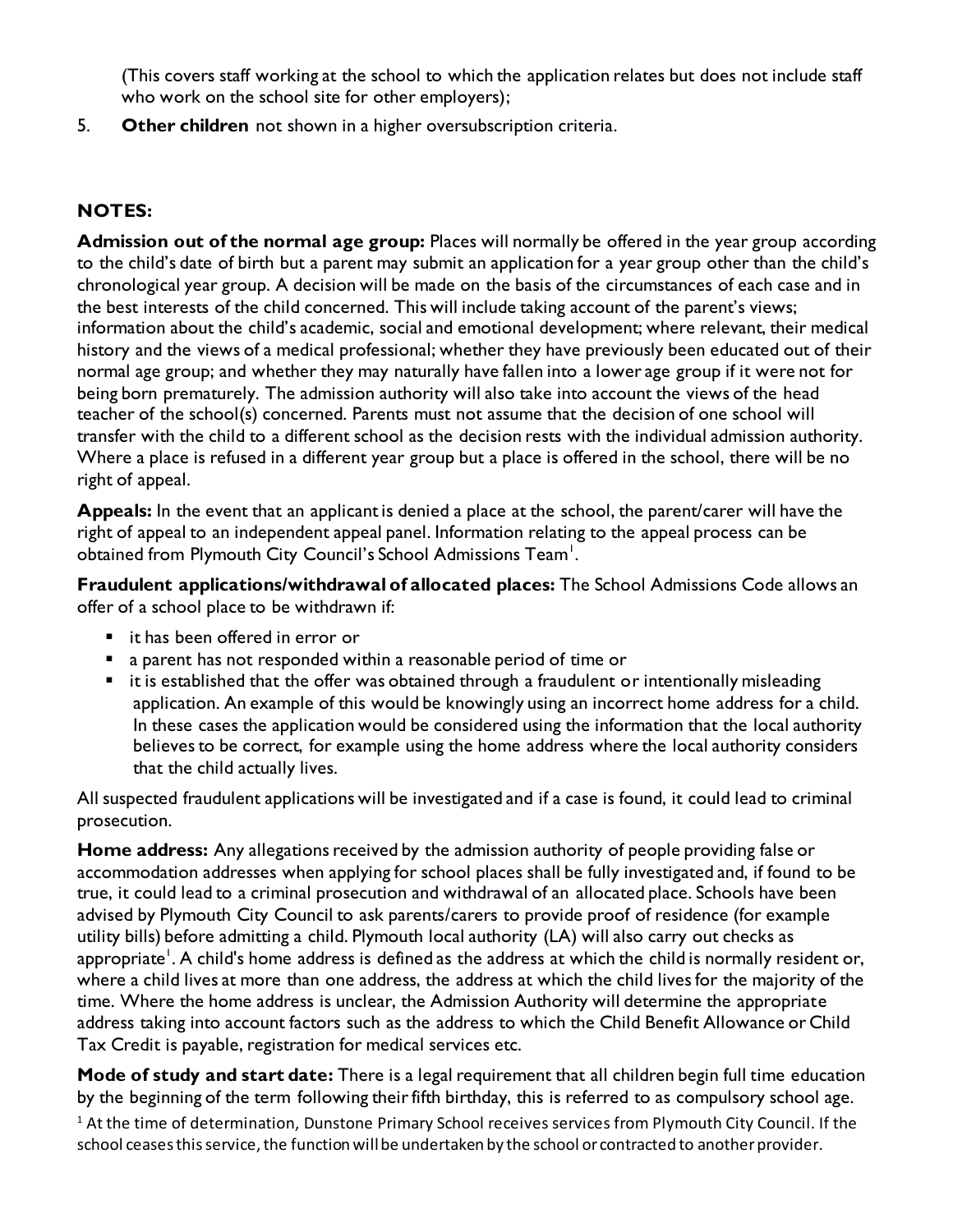Places are offered to children for admission at the beginning of the September term after the fourth birthday. That is before they reach compulsory school age.

Parents have a right to defer the date their child is admitted, or to take the place up part-time, until the child reaches compulsory school age. September 2020 is the earliest point for admission to the Reception class at a primary school but is not a compulsory start date. All parents can defer admission within the Reception year until the beginning of the term following their child's **fifth** birthday. This is a decision for the parent to make, taking all factors into account including the advice of educational professionals.

Those parents who decide that their child should defer must inform the Headteacher. The place offered for their child **will be held open and will not be offered to another child**. Where a parent does not inform the Headteacher that admission is to be deferred and does not admit the child in September, the place may be withdrawn and offered to another child.

For normal point of entry: the expected point of admission will be September 2020.

For in-year admissions: the expected point of admission will be within two weeks of the date of the allocation or within six weeks of the original application whichever is the later (unless other arrangements have been made with the school).

**Multiple births:** Defined as the birth of more than one baby from a single pregnancy. We understand that parents/carers would like to keep twins, triplets and other children of multiple birth together. Where the admission criteria is applied and it is not possible to offer places to all children of the same multiple birth family we would work with the family to find the best solution for them and their children. Should it transpire that it is not possible to offer place(s) to all children within that multiple birth, there will be a random ballot as set out in the School Admissions Code. This will be undertaken by an officer of Plymouth City Council<sup>1</sup> by the operation of an electronic random number generator.

**Response:** Parents/carers must respond to an allocation of a school place within two weeks of the date of notification of availability of a school place. Parent/carers declining the offer of a place should notify the educational arrangements they plan to provide for their child. Response must be made to Plymouth City Council<sup>1</sup>. In the absence of a response, the offer may be revoked and the place may be reallocated to someone else.

**Tie Breaker:** Where we have to choose between two or more children in the same category as each other, then the nearer to the school the child lives - as measured by a straight line on the map using Plymouth City Council's electronic mapping system - the higher the priority. Measurement points will be from the spatial locator identified by the National Land and Property Gazetteer. The spatial locator is the address point based on a general internal point. Flats are therefore taken to be the same measurement point regardless of floor of location. If the tie-breaker is not sufficient to distinguish between applicants in a particular category, there will be a random ballot as set out in the School Admissions Code. This will be undertaken by an officer of Plymouth City Council' by the operation of an electronic random number generator.

**Waiting lists:** If a place cannot be offered at the preferred school at the normal point of entry, the child's name will automatically be added to the waiting list for any school ranked higher than the school allocated at the normal point of entry. Those on a waiting list and late applicants will be treated equally and placed on the same list. Waiting lists will be held in the order of the published admission criteria and will be maintained until the end of the summer holidays 2020 in respect of the normal point of entry. Any vacancies that arise will be allocated to the child at the top of the waiting list.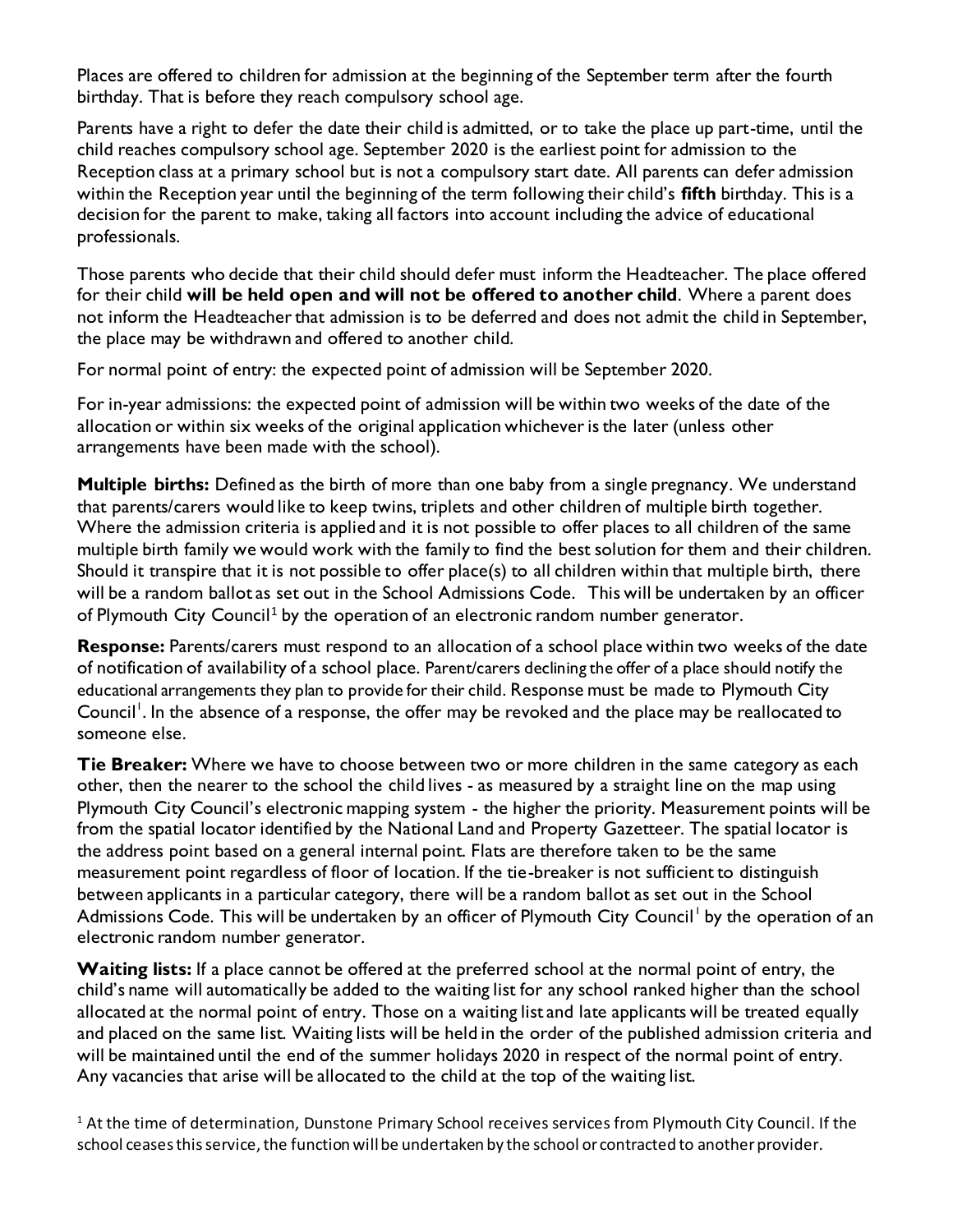From 1 September 2020, the in-year admissions scheme applies and the waiting list procedure will change in that parent/carers will be asked if they wish their child to be added to a waiting list and to confirm their wish for their child to remain on a waiting list in order that the list can be kept up to date.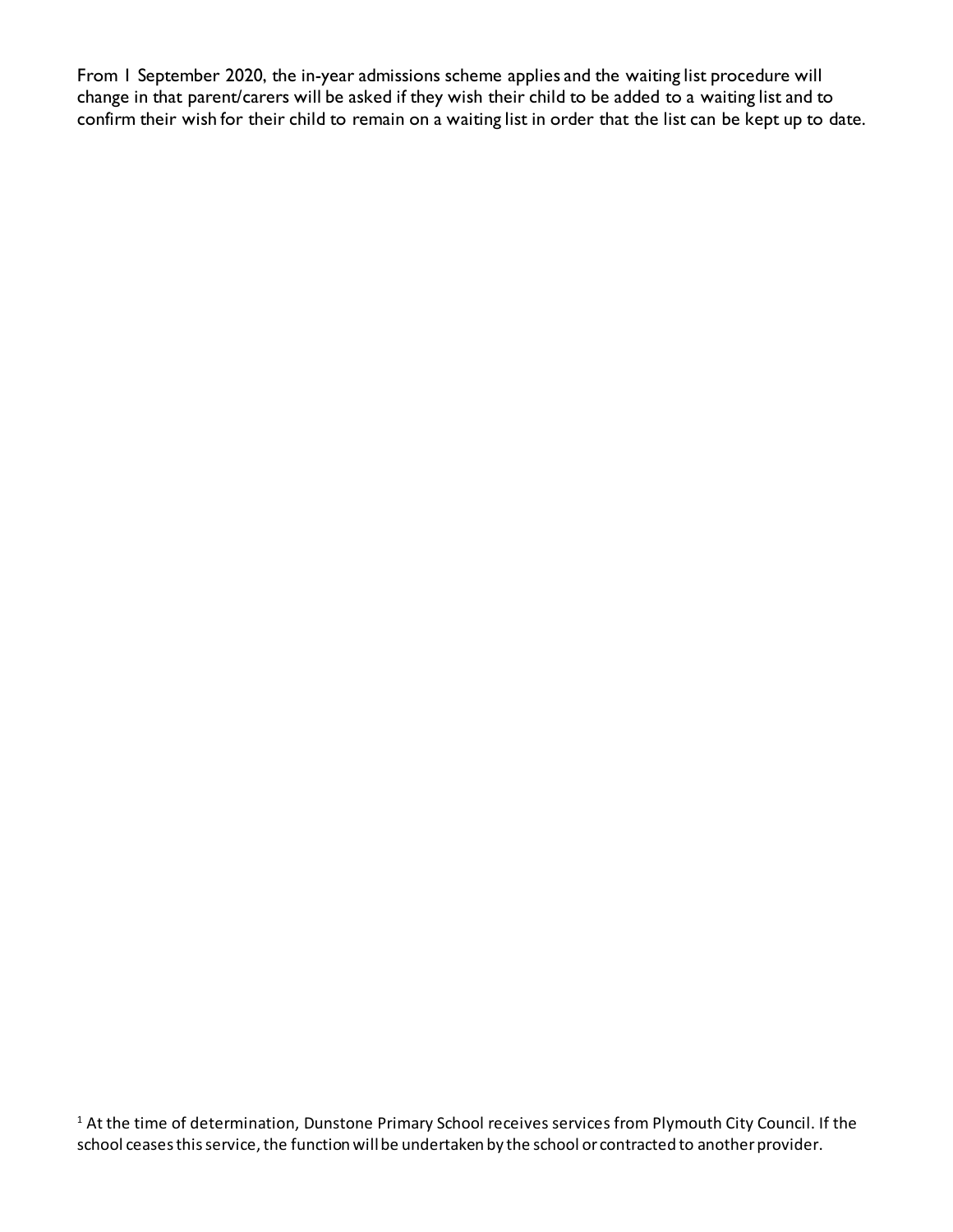### **(ii) STAFF SUPPLEMENTARY INFORMATION FORM 2020/2021**

Please note this is a supplementary information form for administration purposes only and is not an application form. It will be used to rank a submitted application according to the published admission criteria.

### **Only complete this form if you are:**

- **a) A member of staff employed on a permanent contract by the school (and working at the school applied for) for two or more years at the time at which the application for admission to the school is made;**
- **or**
- **b) A member of staff recruited to fill a vacant post for which there is a demonstrable skill shortage.**

If you are applying under a) or b) above, you need to take this form to the school of employment for the school to complete part B. You then need to return the completed form by 15 January 2020 to be included in the normal point of entry allocations made on 16 April 2020. Forms received after this date will still be considered but will not be included within the first allocation round. Return the form to: School Admissions Team, Education, Participation and Skills, Plymouth City Council, Windsor House, Tavistock Road Plymouth, PL6 5UF.

### **Part A - To be completed by the parent/carer**

| Child's full name:                      |  |
|-----------------------------------------|--|
| Date of birth:                          |  |
| Member of staff employed by the school: |  |
| Name of school of employment:           |  |
| Name of parent/carer:                   |  |
| Relationship to child:                  |  |
| Signature:                              |  |
| Date:                                   |  |

#### **Data Protection**

The information collected on this form will be processed and may be stored electronically by the school in compliance with the Data Protection Act. The data may be shared with Plymouth City Council or other agents of the school, but only for administrative or other service provision purposes and with Government Departments where there is a legal requirement to do so. In accordance with the School Admissions Code, should information given be found to be fraudulent then the offer of a school place can be withdrawn. If you would like further information about Data Protection, please contact the school. By signing or submitting this form you acknowledge that you have read, understood and agreed to this data processing.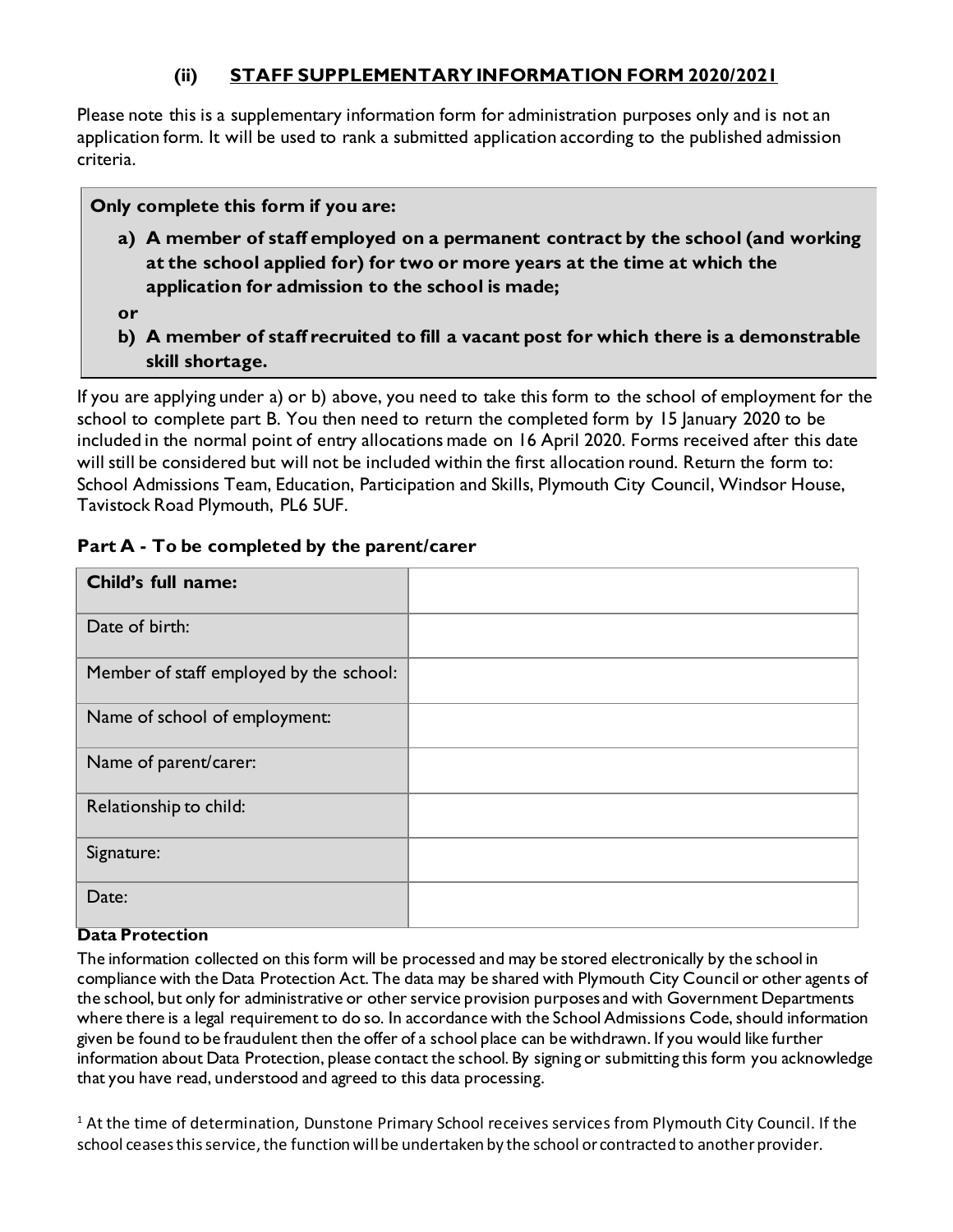### **PART B - To be completed by the school of employment**

| Child's full name:                                                        |                                                                                                                                                                                                                                        |                                                                                                                    |
|---------------------------------------------------------------------------|----------------------------------------------------------------------------------------------------------------------------------------------------------------------------------------------------------------------------------------|--------------------------------------------------------------------------------------------------------------------|
| Date of birth:                                                            |                                                                                                                                                                                                                                        |                                                                                                                    |
| Name of member of staff employed by<br>the school:                        |                                                                                                                                                                                                                                        |                                                                                                                    |
| The above named member of staff is<br>employed in the following capacity: | A member of staff<br>employed on a permanent<br>contract by the school (and<br>working at the school<br>applied for) for two or<br>more years at the time at<br>which the application for<br>admission to the school is<br>made<br>Yes | A member of staff recruited<br>to fill a vacant post for<br>which there is a<br>demonstrable skill shortage<br>Yes |
| Name of school:                                                           |                                                                                                                                                                                                                                        |                                                                                                                    |
| Name of person completing the form:                                       |                                                                                                                                                                                                                                        |                                                                                                                    |
| Position held in school:                                                  |                                                                                                                                                                                                                                        |                                                                                                                    |
| Signature:                                                                |                                                                                                                                                                                                                                        |                                                                                                                    |
| Date:                                                                     |                                                                                                                                                                                                                                        |                                                                                                                    |
| Telephone number:                                                         |                                                                                                                                                                                                                                        |                                                                                                                    |
| School stamp:                                                             |                                                                                                                                                                                                                                        |                                                                                                                    |

#### **Data Protection**

The information collected on this form will be processed and may be stored electronically by the school in compliance with the Data Protection Act. The data may be shared with Plymouth City Council or other agents of the school, but only for administrative or other service provision purposes and with Government Departments where there is a legal requirement to do so. In accordance with the School Admissions Code, should information given be found to be fraudulent then the offer of a school place can be withdrawn. If you would like further information about Data Protection, please contact the school. By signing or submitting this form you acknowledge that you have read, understood and agreed to this data processing.